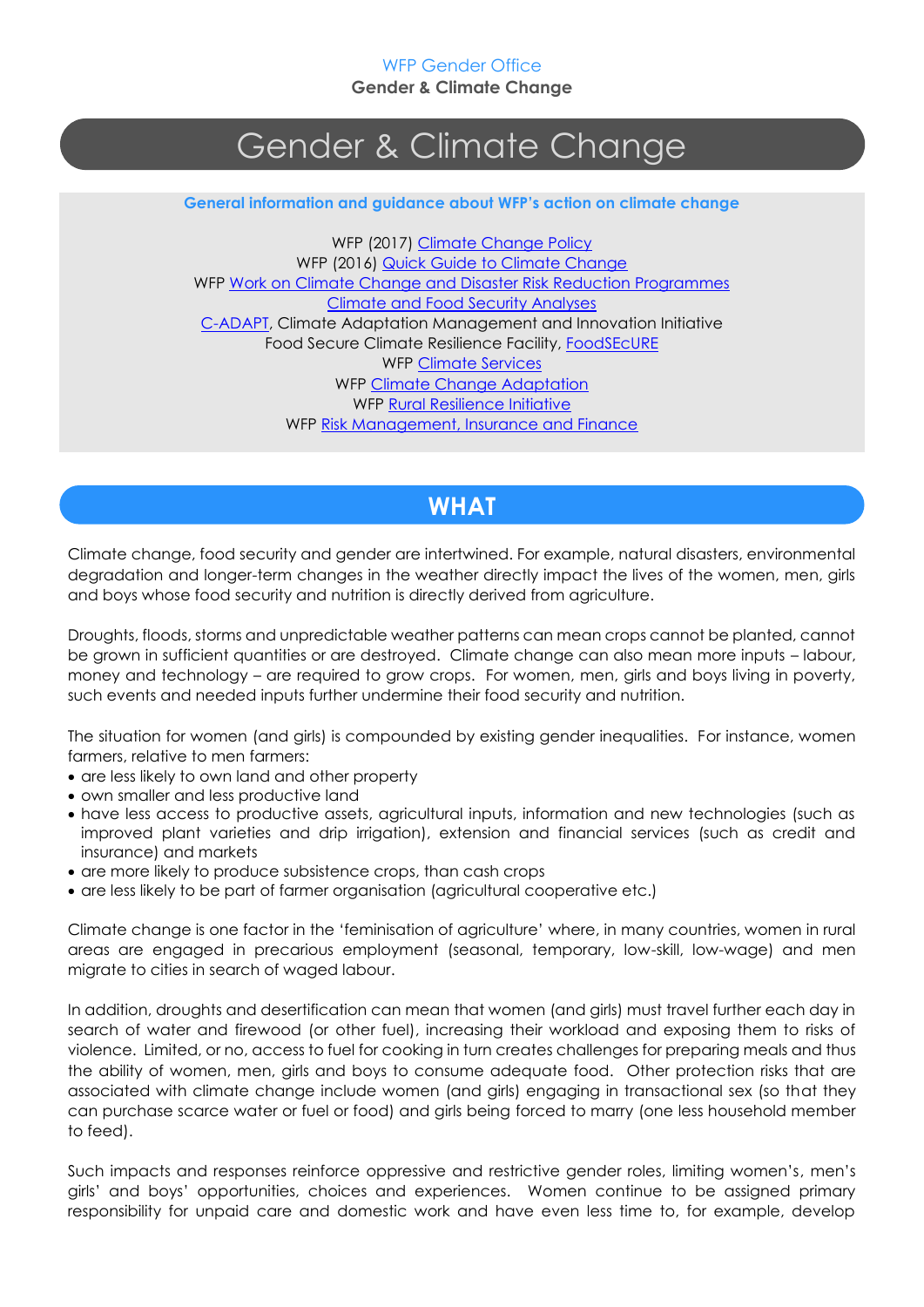livelihood skills or participate in a farmer organisation, than before the effects of climate change were felt. For girls who are forced to marry, their mobility is controlled; their education can end prematurely; their physical health can be endangered, and their ability to access information about the climate-induced changes affecting their households and communities in which they live limited.

The discriminatory norms and practices that contribute to these inequalities between women and men generally may also limit women's, relative to men's, 'adaptive capacity': the ability to identify and implement effective actions in response to changing circumstances. It is also possible that, because women and men are not equally present in public spaces and formal decision-making bodies, women's 'adaptive capacities' are not seen and scaled-up.

This is another way in which gender is linked to climate change and food security. Women's and men's knowledge about climate, natural environments and adaptation is not valued and used equally. Gender is also present in decisions about who – individuals and organisations – receives funding to generate climate change adaptation knowledge, technology and techniques; and who the knowledge, technology and techniques benefit (or do not benefit). From national parliaments to local governance bodies, because [women are still the minority](http://www.ipu.org/wmn-e/classif.htm) they have less voice and influence in shaping policies, legislation and programmes, including those on climate change and food security.

## **WHY**

Gender is universal, food security and nutrition are critical to life for everyone, and climate change is, directly or indirectly, impacting the lives of all persons. Recognising and responding to these interlinkages is essential for WFP to realise its mandate.

Addressing gender and gender equality is essential if WFP is to achieve its three climate change objectives:

**1** Support the efforts of food-insecure people, communities and governments to increase their capacity to manage and reduce climate-related risks to food security.

**2** Continuously improve the capacity, effectiveness and performance of global, national and local institutions and systems for anticipating, preparing for, responding to and supporting resilient recovery from climate disasters.

**3** Support national, regional and global policy, advocacy, analysis and learning on addressing the impacts of climate change on food security and humanitarian disasters and foster South-South cooperation towards this aim.

**Where people are women, men, girls and boys, with different roles, responsibilities and resiliencies in their communities and governments.**

**Where capacity improvement needs to be tailored to the needs, interests and existing knowledge and skills of women and men and their representative institutions; and where equal value and opportunities are given to women and men to acquire and contribute their climate change knowledge and skills for emergency preparedness, response and recovery.**

**Where gender equality principles and provisions should be integrated across policy, advocacy, analysis and learning to enable climate change resiliency and food security.**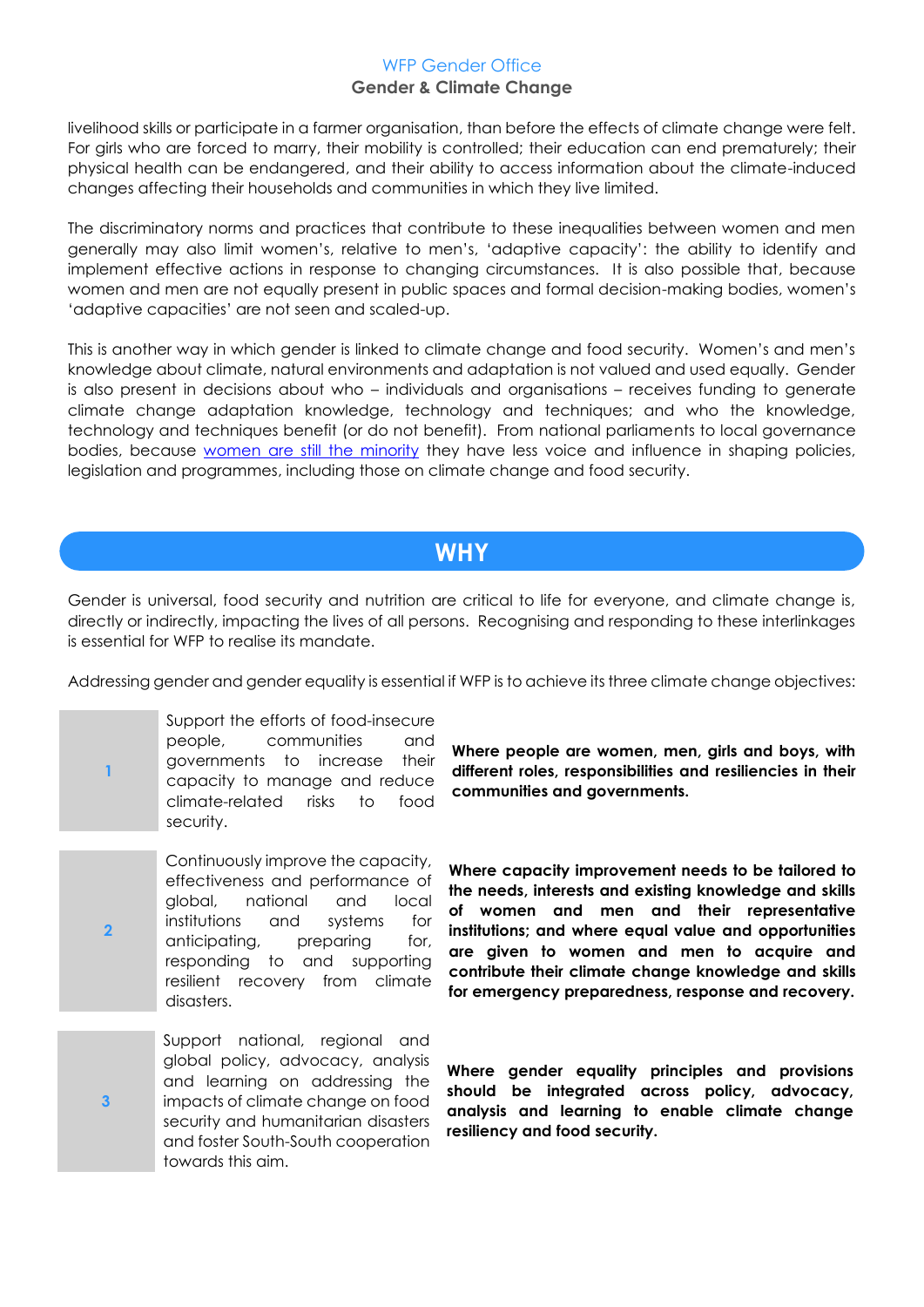**Climate Resilience**

Gender equality and the empowerment of women are essential to building climate resilience. For climate change interventions to be effective, equitable and sustainable, gender inequalities and discrimination in access to productive resources, services, employment opportunities and decision-making need to be eliminated.

**Different Needs**

Climate change affects women and men differently. This is because restrictive and discriminatory gender norms and practices mean that women and men are assigned different roles and responsibilities (and power) in the household and in their communities. Given their different places (and status) in society, women and men (and girls and boys) can have different needs in responding to climate change. While needs may differ, opportunities to acquire, develop and use climate change knowledge, skills and technologies for ensuring food security and nutrition should be equitable, so that women and men (girls and boys) benefit equally.

## **WHEN & WHERE**

Gender and gender equality must be understood and addressed in all activities relating to climate change: emergency preparedness, food security analysis, early warning and climate services, community resilience, risk reduction, social protection and adaptation and policy support.

This means that the gender is integrated into the spectrum of WFP's climate change work, wherever and whenever that work is done.

## **WHO**

As a cross-cutting issue, WFP employees, partners and contractors across programming and operations are responsible for understanding the relationship between gender and climate change, and for ensuring that climate change policies and programmes integrate gender equality.

Issues of gender and climate change are directly relevant to WFP employees whose work addresses emergency preparedness, emergency response, disaster risk reduction, food security analysis, early warning, climate services, social protection, community resilience, asset creation and country capacity strengthening. Policy and programming staff, from Headquarters to Field Offices, should also integrate gender and climate change into their work.



### **The Climate Change Policy (2017) stipulates that WFP:**

- 1. "design participatory, gender-transformative and location-specific adaptation activities", for:
	- understanding what gender-transformation involves @ Concepts
	- · designing participatory interventions @ Participation
- 2. *"Programmes must address the specific vulnerabilities, needs, capabilities and priorities of the diverse women, men, girls and boys in each community, and be sensitive to the needs of specific groups, including, among others, people with disabilities, youth and indigenous people."*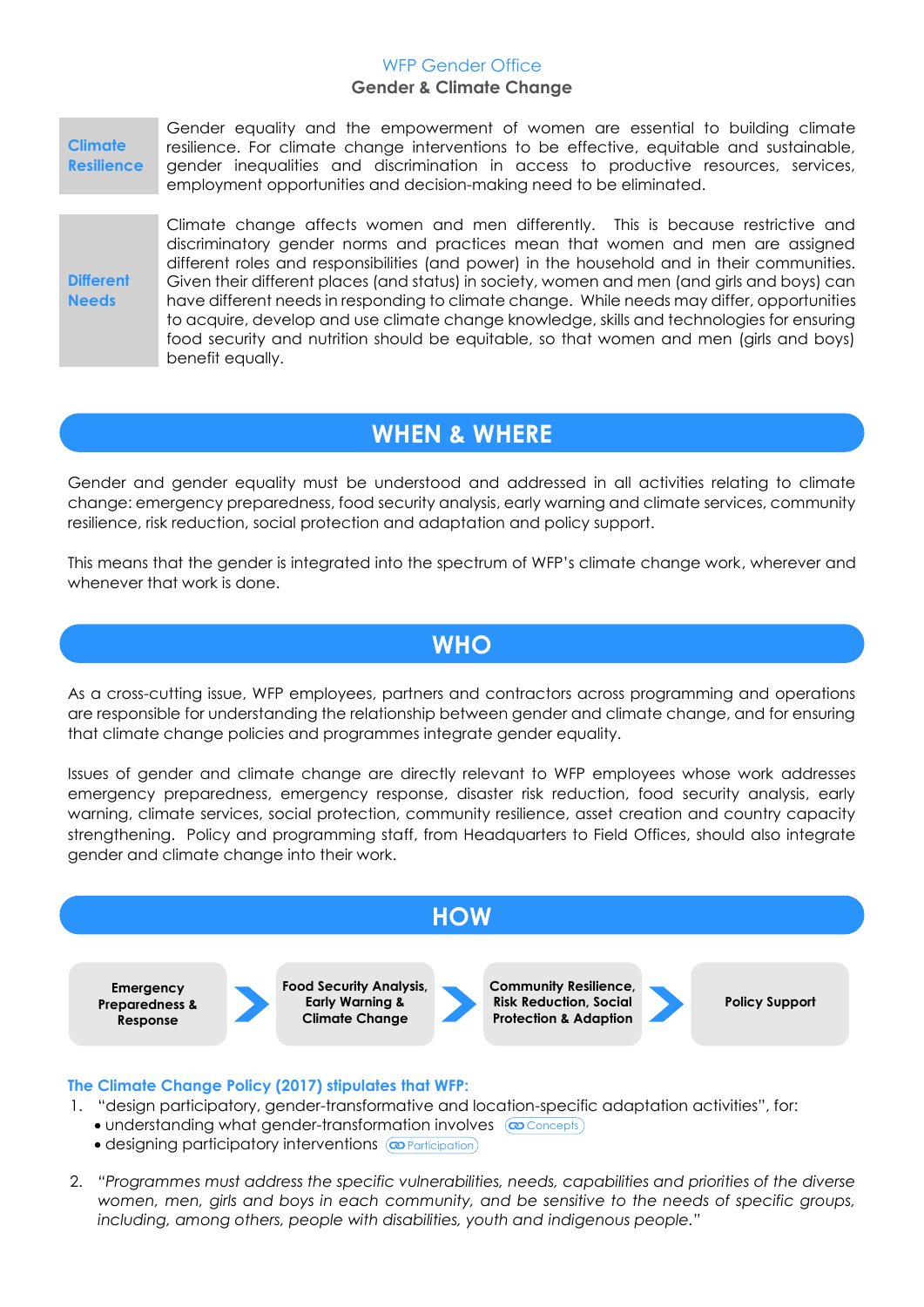#### **This mandates:**

- **Gender analysis @Gender Analysis**
- Participatory programming @ Participation
- Diverse partnerships **@Partnerships**
- 3. "Programmes should empower women and girls in realizing food security, adaptation, and management of disaster risks."

This requires designing programmes that incorporate gender equality results and processes that are empowering. **@Design** @Monitoring

#### **1. Emergency Preparedness & Response**

Detailed information and guidance in integrating gender into emergency preparedness:

Emergency Preparedness & Response

| <b>Analysis</b>                                                                 | Conduct participatory gender analyses to understand the effects of climate change on<br>the food security and nutrition of women, men, girls and boys, and their communities.<br>$\left(\boldsymbol{\omega}\right)$ Gender Analysis)                                                                                                                                                                                                              |
|---------------------------------------------------------------------------------|---------------------------------------------------------------------------------------------------------------------------------------------------------------------------------------------------------------------------------------------------------------------------------------------------------------------------------------------------------------------------------------------------------------------------------------------------|
| <b>Design</b>                                                                   | Design emergency preparedness initiatives that directly address the information<br>gathered from the gender analysis (and broader situation assessments). ( <b>a</b> Design)                                                                                                                                                                                                                                                                      |
| <b>Equitable</b><br><b>Participation</b>                                        | Ensure the equitable (and sometimes equal) participation of women and men in<br>developing, implementing, monitoring and revising emergency preparedness and<br>response activities. (@ Participation) (@ Implementation)<br>(co Monitoring)                                                                                                                                                                                                      |
| <b>Equitable</b><br><b>Capacity</b><br><b>Development</b><br><b>Activities</b>  | Design and deliver capacity development activities that equitably involve the different<br>women and men (and girls and boys, as applicable) and are tailored to their particular<br>needs, interests and priorities.                                                                                                                                                                                                                             |
| <b>Partnerships</b>                                                             | When working with governments and local partners, ensure that (a) women and men<br>are involved, and (b) gender equality considerations are integrated into the climate<br>change work - from drafting and revising policies to establishing emergency response<br>protocols.                                                                                                                                                                     |
| <b>Inclusive &amp;</b><br><b>Equitable</b><br><b>Decision-</b><br><b>Making</b> | When strengthening national capacities to prepare for and respond to emergencies<br>(including those caused by climate change), advocate and provide the technical<br>support for ensuring inclusive and equitable decision-making processes, practices and<br>tools that recognise and address the different needs, circumstances, capacities and<br>vulnerabilities of the diverse women, men, girls and boys.                                  |
| <b>Gender in</b><br><b>Climate-Risk</b><br><b>Assessments</b>                   | Integrate gender (by using the information gathered from participatory gender<br>analyses) into climate-risk assessment systems so as to equitably reduce the<br>vulnerabilities of women and men (and girls and boys). This will require involving women<br>and men – from communities, civil society organisations, governments and other<br>partners - in the design, development, use and updating of the climate-risk assessment<br>systems. |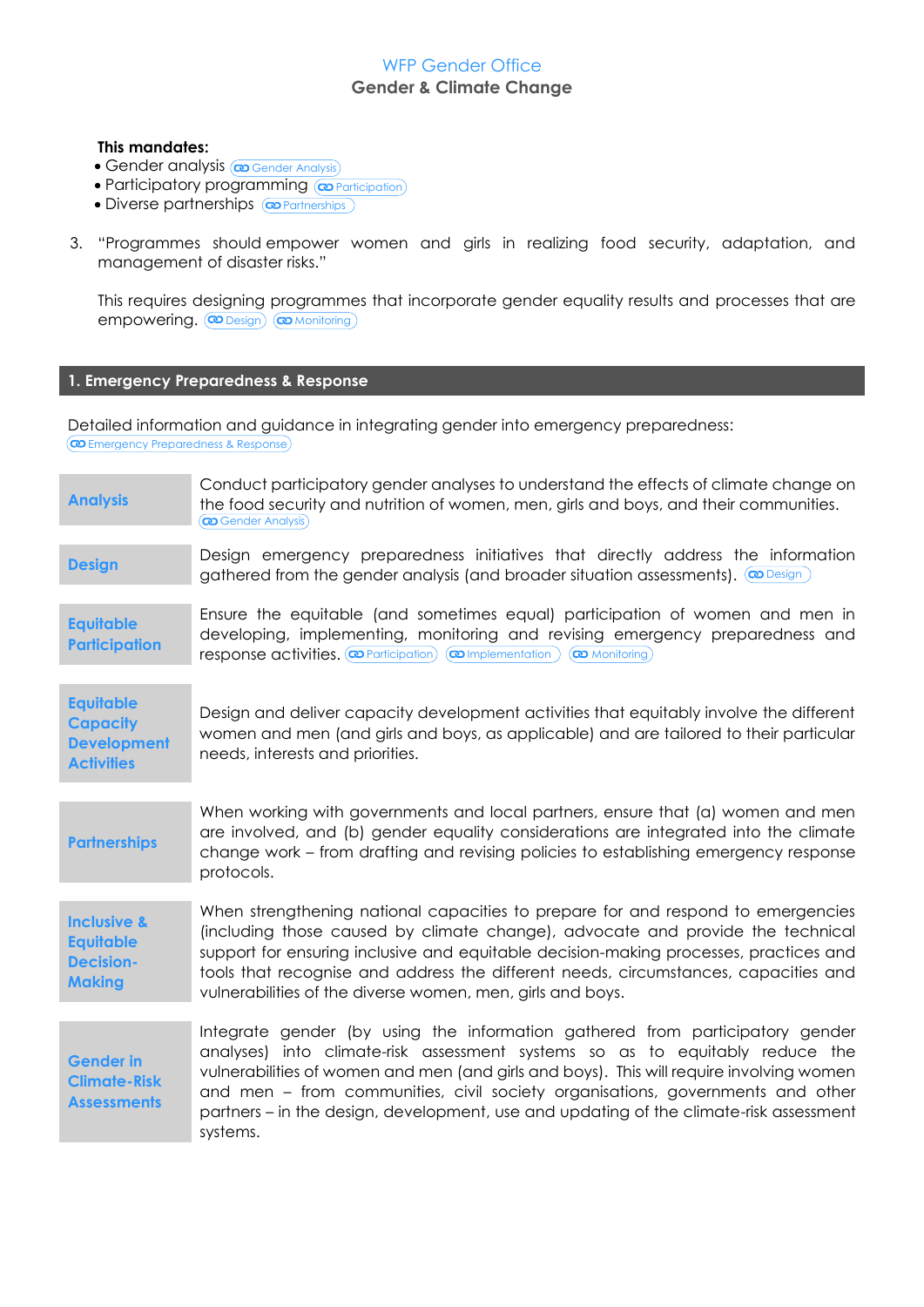| 2. Food Security Analysis, Early Warning and Climate Services  |                                                                                                                                                                                                                                                                                                                                                                                          |
|----------------------------------------------------------------|------------------------------------------------------------------------------------------------------------------------------------------------------------------------------------------------------------------------------------------------------------------------------------------------------------------------------------------------------------------------------------------|
|                                                                | Integrate gender into the analysis of the food security impacts of climate risks.<br>$(\mathbf{\infty}$ Gender Analysis)                                                                                                                                                                                                                                                                 |
| <b>Analysis,</b><br><b>Capacities &amp;</b><br><b>Response</b> | Develop climate analysis tools to identify the impacts of climate change and climate risk<br>on the food security, nutrition and livelihoods of women and men (and girls and boys).<br>Ensure that women and men – from WFP and partners – are equally involved in the<br>development of the climate analysis tools.                                                                     |
|                                                                | With the information gathered from the use of the gender-responsive climate analysis<br>tools, strengthen the capacities of national (and sub-national) governments to develop<br>and implement policies, programmes and services that involve and address the diverse<br>needs and priorities of women and men (and girls and boys).                                                    |
|                                                                | Similarly, use the information gathered from the use of the gender-responsive climate<br>analyses to strengthen the capacities of Cooperating Partners and other civil society<br>organisations, ensuring inclusiveness of the different women, men, girls and boys and<br>their organisations.                                                                                          |
|                                                                | Based on the gender-informed climate assessments, provide services and resources to<br>women and men (and girls and boys) that enable them to make timely decisions and<br>implement climate change adaptation measures.                                                                                                                                                                 |
|                                                                | Through inclusive partnerships, develop and operate food security early warning and                                                                                                                                                                                                                                                                                                      |
| <b>Early Warning</b>                                           | monitoring systems that involve and respond to the particular needs and circumstances<br>of the diverse women, men, girls and boys. $(\mathbf{w}$ Participation) $(\mathbf{w}$ Design)<br>(co Monitoring)                                                                                                                                                                                |
|                                                                | Analyse, translate and use gender-analysis informed climate information to support early<br>warning and early action in food crises; to the equal benefit of the diverse women, men,<br>girls and boys. (@Gender Analysis)                                                                                                                                                               |
|                                                                | In an inclusive manner, develop and deliver climate services tailored to, and accessible<br>by, the different women and men (and girls and boys). <b>@</b> Participation)<br>(co Design                                                                                                                                                                                                  |
|                                                                |                                                                                                                                                                                                                                                                                                                                                                                          |
| <b>Services</b>                                                | When conducting climate change awareness-raising and education campaigns<br>(tailored to the different audiences), include information and messages about:<br>• the different impacts of climate change in the lives of women, men, girls and boys<br>• the importance of recognising, valuing and utilising the knowledge, skills and networks<br>of women and men (and girls and boys) |
|                                                                | • gender equality being central to climate resilience, for individuals, communities and<br>countries. (@Communications)                                                                                                                                                                                                                                                                  |
|                                                                | Increase women's and girls' access to climate information. Identify and use the most<br>effective communication channels and methods for reaching the particular women<br>(@ Participation) (@ Communications)<br>and girls.                                                                                                                                                             |
|                                                                | Promote women's and girls' vocational and tertiary education in climate-change<br>related studies. This is critical to ensuring equal decision-making, participation and<br>benefits by women and men (and girls and boys) in the climate change and food<br>security sectors.                                                                                                           |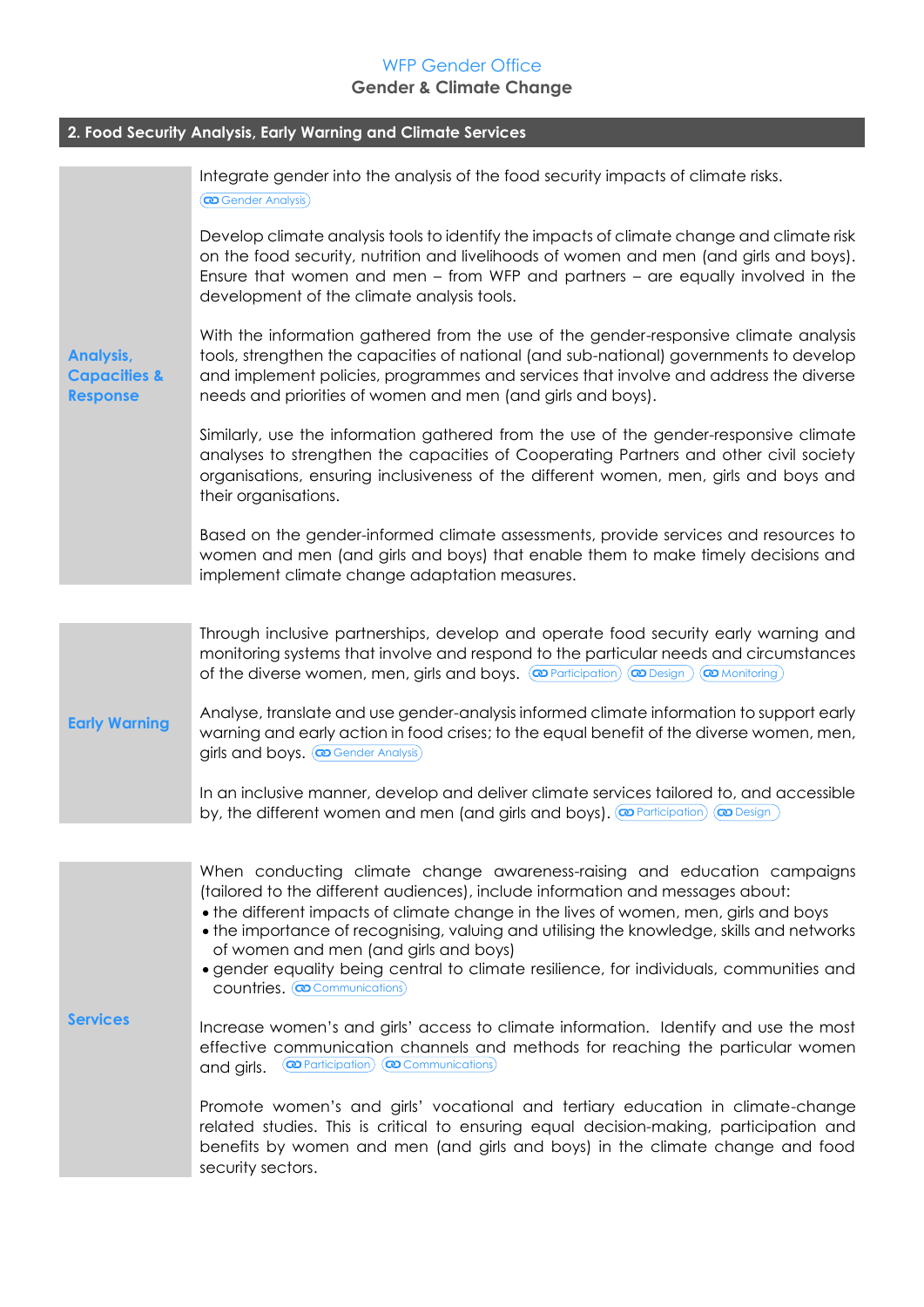### WFP Gender Office

#### **Gender & Climate Change**

#### **3. Community Resilience, Risk Reduction, Social Protection and Adaptation**

#### **Community Resilience & Risk Reduction**

**Climate Risk & Resilience Initiatives:** When working with communities to reduce climate risks and build climate change resilience, ensuring that interventions are:

- based on gender analyses
- inclusive and participatory
- include processes that are empowering for women (and men)
- contribute to gender equality outcomes

 $\overline{(\mathbf{\omega} \text{ Genetic Analysis})}$   $\overline{(\mathbf{\omega} \text{ Design})}$   $\overline{(\mathbf{\omega} \text{ participation})}$   $\overline{(\mathbf{\omega} \text{ monitoring})}$   $\overline{(\mathbf{\omega} \text{ FFA})}$ 

Routinely check that women (and girls) are:

- equitably involved in community-based activities
- have equal say with men (and boys) in decisions about climate change adaptation, and other food security and nutrition initiatives, in their communities

When introducing and scaling-up **innovative risk financing tools**, such as weather index insurance, forecast-based finance and contingency finance that help food-insecure countries and communities manage increasing risks, ensure that:

- women and men are equitably involved in community participatory processes
- activities are included which explicitly target women and men to improve their respective economic opportunities
- tools contribute to equal access to productive assets for women and men
- risk management tools enable both women and men to make and protect investments that increase, improve and diversify their productivity, livelihoods and well-being

**Deliver Empowering Resilience Programmes:** Based on the participatory gender analysis, deliver resiliencebuilding programmes that empower women smallholder farmers and agricultural producers. This could involve strengthening the roles and contributions of women in:

- the production and consumption of sustainable diverse diets
- cooking-energy access systems
- natural resource management
- resilient livelihoods
- local food systems
- climate-smart agriculture

(**@** Participation)

**Implement SAFE Programmes:** As relevant to the context, consider energy needs where appropriate and implement energy- and livelihood-related activities through WFP's Safe Access to Fuel and Energy [\(SAFE\)](http://www.wfp.org/climate-change/initiatives/safe) initiative. The SAFE programme is designed to:

- improve access to safe and clean energy for cooking
- improve livelihood opportunities
- reduce negative health impacts
- reduce negative coping mechanisms, including selling or undercooking food to buy cooking fuel
- reduce protection risks
- reduce environmental risks
- reduce greenhouse gas emissions

**Integrate Gender in all WFP Resilience and Risk Reduction Programmes:** Integrate gender into all WFP community resilience and risk reduction programmes and services: policies, institutional processes, capacity-building, technologies, community activities etc.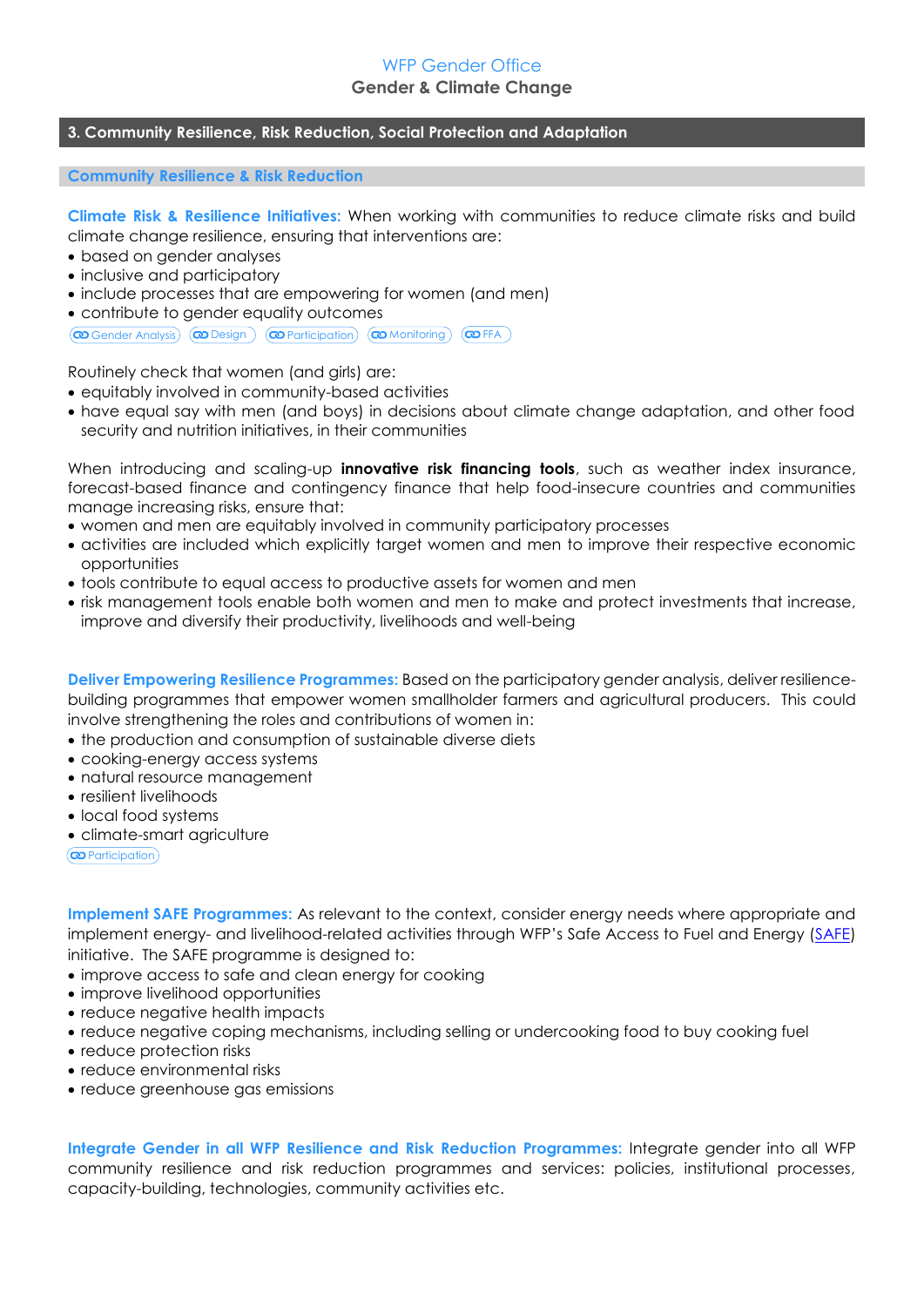#### **Social Protection**

**Gender Analysis Based Social Protection Initiatives:** Base social protection initiatives – transfers, school feeding, childcare support, FFA, finance and insurance, resilience-building activities – on participatory gender analyses. **@ Gender Analysis** 

**Design, Implement and Monitor Social Protection Initiatives**, ensuring that they are:

- inclusive
- participatory
- empowering for women and girls

contribute to gender equality outcomes

 $\circledR$  Gender Analysis)  $\circledR$  Design  $\circledR$  Participation  $\circledR$  Implementation  $\circledR$  Monitoring  $\circledR$  Social Protection

**Ensure Equitable Access:** Ensure that women and men can equitably access, and equally benefit from, the social protection measures.

As women typically have less access to financial information, education and training, as well as having less wealth and capital, than men, increase women's access to risk financing tools; weather index insurance, forecast-based finance, contingency financing etc. (@Participation) (@Monitoring

**Support Women's Organisations** and awareness-raising to increase women's participation in social protection initiatives.

**Review and Support Legislation:** Review and support social protection legislation that promotes participation, equality and social justice.

#### **4. Policy Support**

In an inclusive and participatory manner, support national and sub-national governments in drafting, revising, implementing and monitoring of policies, legislation, programmes and services that support climate change resilience, food security and nutrition for all women, men, girls and boys.

Promote the equal participation of women and men in decision-making bodies and processes, from national governments to local communities.

At the global and regional levels, collaborate with other UN Agencies, non-governmental organisations and other actors to ensure coherent, inclusive and equitable policies and actions on climate change, food security and nutrition; all of which advance gender equality.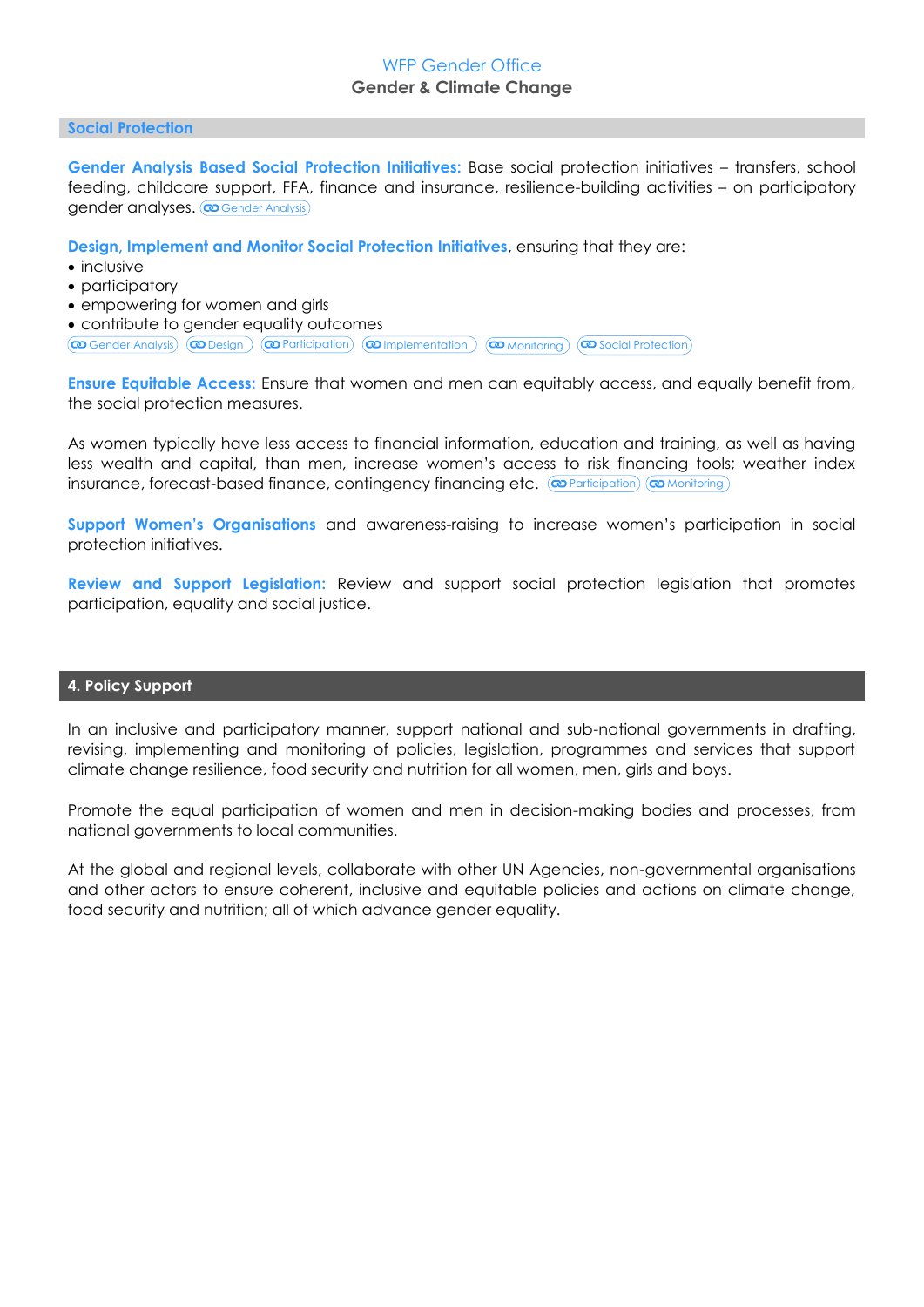## **ADDITIONAL RESOURCES**



[Change.](http://www.undp.org/content/undp/en/home/librarypage/womens-empowerment/resource-guide-on-gender-and-climate-change.html)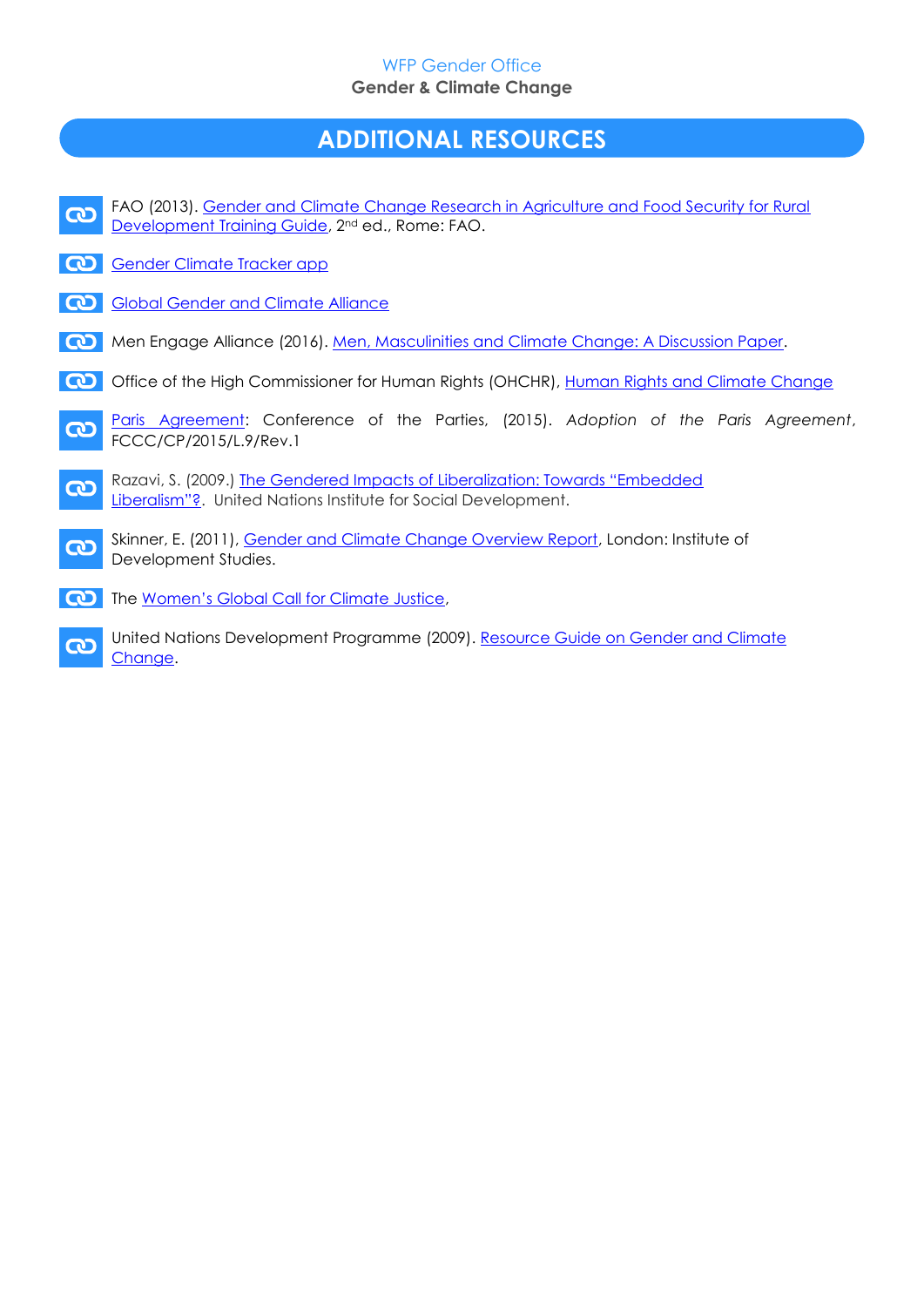## **Gender & Climate Change Checklist**

Use this checklist to make sure that the roles, responsibilities and resiliencies of women and men have been considered in relation to (a) household decision-making; (b) rural livelihoods; (c) resources, and (d) ability to respond to the impacts of climate change.

For general gender analysis questions (that can be applied to climate change interventions) use the "Gender Analysis Key Questions" document.

#### **1. Household Decision-Making**

- What do women see as the climate-related risks to their own and their families':
	- food security?
	- nutrition?

 $\mathcal{L}(\mathcal{X})$ 

- livelihoods?
- What do men see as the climate-related risks to their own and their families':
	- food security?
	- nutrition?
	- livelihoods?
- Who in the household decides on what climate change adaptation is made such as in relation to crops that are grown, water storage, energy use, food storage and food preparation – to ensure food security and nutrition for all household members?
- How are decisions about household climate change adaptation made?
- What information do women need and want to make decisions on nutrition and food security adaptations to climate change? Men?
- Do the women have access to the information they need and want? Men?
- If yes, from where do women get the information they need and want? Men?
- Who do women share the information with (if anyone)? Men?
- What impacts have decisions about climate change adaptation had on:
	- women's household work what they do and how much time they spend doing it? Girls?
	- men's household work what they do and how much time they spend doing it? Boys?
	- women's food security and nutrition? Girls?
	- men's food security and nutrition? Boys?
- Who makes decisions about the household's energy security? Women? Men? Women and men? Equally?
- How might a change in the household energy sources and use affect women, men, girls and boys?

#### **2. Rural Livelihoods**

 In agriculture-based livelihoods: Who, in the household, makes the decisions about agricultural practices (including changing practices to adapt to climate change)? Women? Men? Mostly men? Women and men equally?